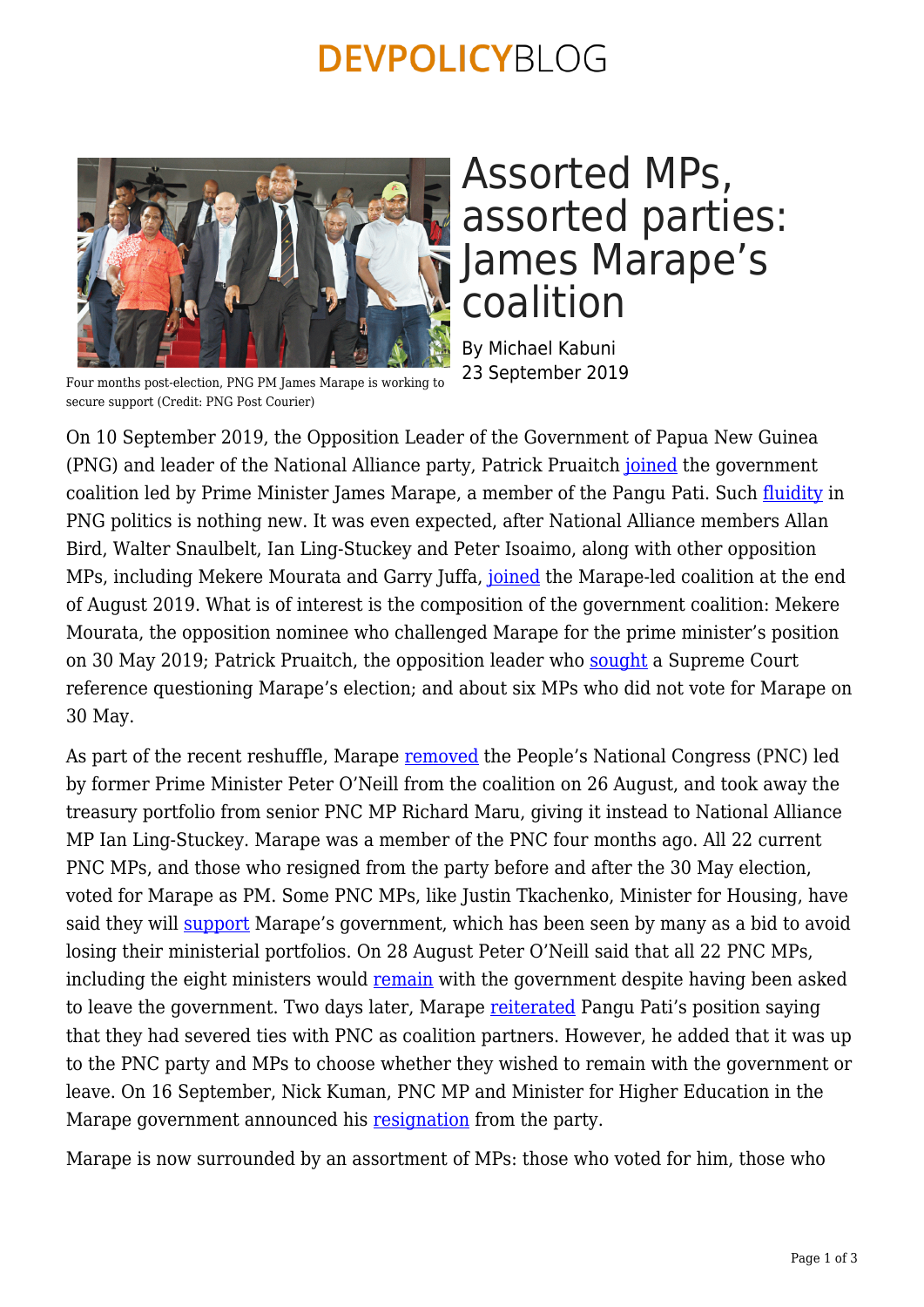# **DEVPOLICYBLOG**

did not vote him, and those who wanted to see his election declared null and void. This assorted pattern extends to political parties.

Of the 28 MPs of the Pangu Pati, only six are original Pangu Pati MPs who contested for and won under the Pangu Pati banner in the 2017 elections. The other 22 are an assortment from PNC and other parties who joined Pangu between April and May 2019. Nine of the original Pangu Pati MPs are now members of the Melanesian Alliance party, after leaving Pangu Pati in April 2019. Melanesian Alliance is also in the coalition, led by former Pangu Pati leader Sam Basil. Some are single-member parties – Gary Juffa (People's Movement for Change), Kerenga Kua (Papua New Guinea Party) and Brian Kramer (Allegiance Party). Kua and Kramer [left](https://www.rnz.co.nz/international/pacific-news/391492/marape-unveils-new-look-png-cabinet-with-reformist-aims) the opposition to join the government in early June 2019 after Marape's election, and were given the Ministries for Petroleum & Energy and Ministry of Police respectively. Neither MP voted for Marape. Kua voted against Marape and Kramer was absent during his election. At the moment, Marape lacks the [support of a strong](https://devpolicy.org/will-the-marape-and-pangu-party-coalition-stand-the-test-of-png-politics-20190913/?unapproved=730551&moderation-hash=73f0419dc3289c409962e0fcf9d984e8#comment-730551) political party. This coalition of assorted parties is not even united by clear policies.

For instance, at the [2019 PNG Update](https://devpolicy.crawford.anu.edu.au/png-and-pacific-updates/png-update), Marape implied that he would remove tuition-free education for secondary schools. Such a move goes against his Pangu Pati's position, which, along with coalition partner National Alliance, advocate for ["subsidized](https://devpolicy.org/do-policies-matter-autonomy-education-png-politics-20180905/)" school fees. Coalition partners Social Democratic Party and People's Progress Party support free education. It remains to be seen whether Marape is serious about abolishing free education.

What explains the movement of MPs to the government side? In previous articles [\(here](https://devpolicy.org/do-policies-matter-autonomy-education-png-politics-20180905/) and [here](https://devpolicy.org/pngs-fluid-politics-winners-and-losers-from-oneill-to-marape-20190619/)). I argued that ministerial portfolio allocations seem to be a possible explanation for coalition politics in PNG. However, governors who have moved from the opposition to the government cannot take on ministries. Reforms introduced in 1995 make it mandatory for a governor to [relinquish](https://postcourier.com.pg/wnb-vote-new-governor/) their position if they are appointed a ministerial portfolio. Some open MPs like Mekere Morauta, who is eligible for a ministerial portfolio was not given one.

Why are MPs content to move to the government despite no ministry allocation? There are three possible explanations. First, Marape says he invited the MPs because of their [experience,](https://postcourier.com.pg/opposition-leader-joins-government/) such as Mekere Morauta to rescue the economy. It may be that Marape wants experienced MPs regardless of their party. Second, Marape may want to keep on his side all those MPs who would otherwise be critical of the government and who have the ability to sway public opinion. This would help to explain Brian Kramer and Kerenga Kua's presence, and now Gary Juffa and Alan Bird. Many in PNG credit these MPs with bringing down Peter O'Neill. Third, Marape needed a major coalition partner in National Alliance with its 19 MPs to replace PNC. All of these MPs who moved recently have accused Peter O'Neill of corruption and at times called for him to [step down](https://www.theguardian.com/world/2018/nov/15/png-opposition-mps-call-for-pm-to-step-down-over-bridge-building-scandal) as PM. They would be content to see